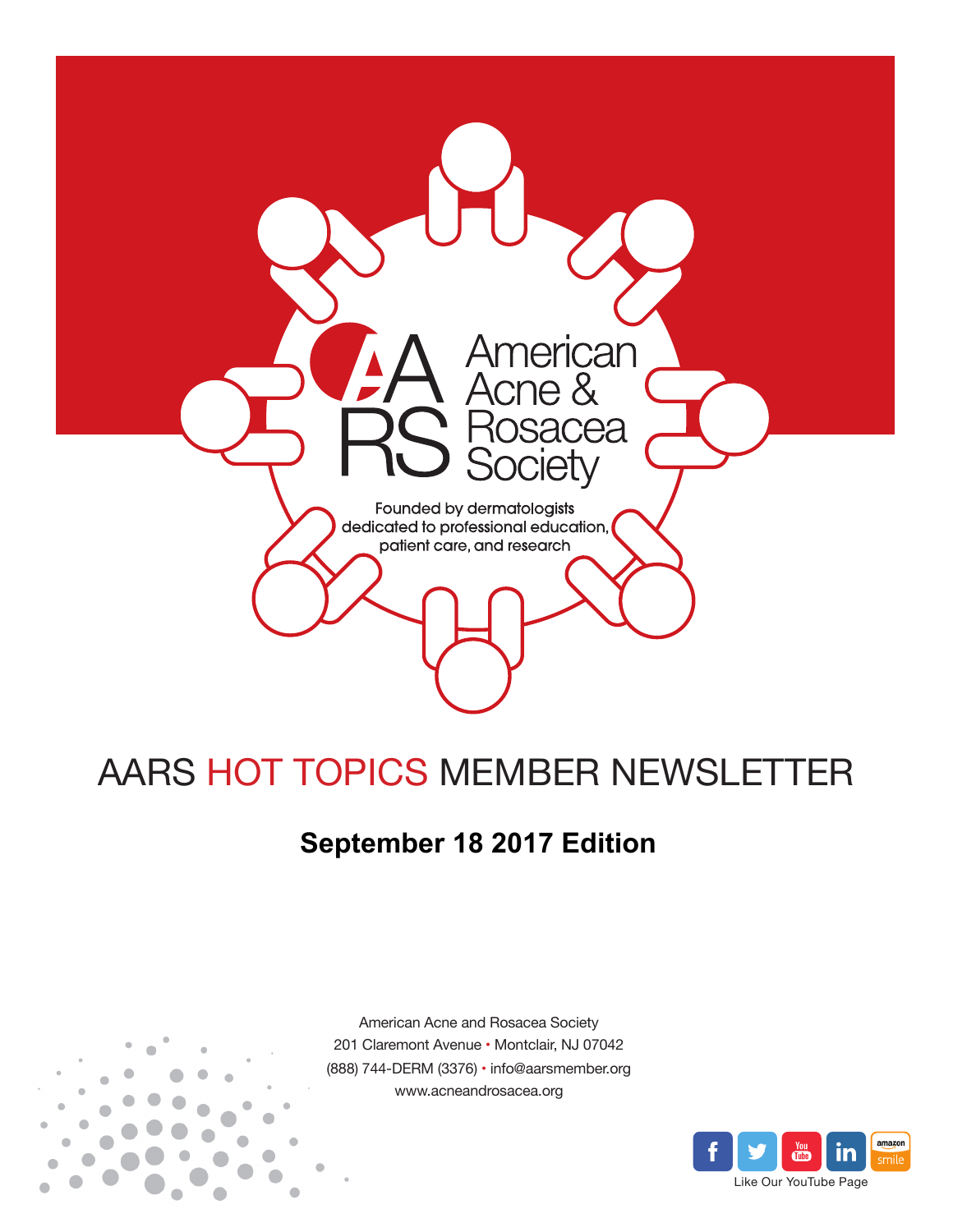

American Acne & Rosacea Society Member Newsletter | www.acneandrosacea.org

*We encourage you to invite your colleagues and patients to get active in the American Acne & Rosacea Society! Visit www.acneandrosacea.org to become member and donate now on www.acneandrosacea.org/ donate to continue to see a change in acne and rosacea.*

### **TABLE OF CONTENTS**

### **Industry News**

| BioPharmX announces preliminary data from rosacea feasibility study2 |  |  |
|----------------------------------------------------------------------|--|--|
|                                                                      |  |  |

### **New Medical Research**

[Treatment of erythemato-telangiectatic rosacea with brimonidine alone or](#page-3-0) ..............3 [Comparative effects of schisandrin A, B, and C on acne-related inflammation](#page-3-1) ........3 [Immune discrepancies during in vitro granuloma formation in response](#page-4-0) ..................4 [Evaluation of autologous platelet rich plasma plus ablative carbon dioxide..............4](#page-4-1) [Safety of non-ablative fractional laser for acne scars within 1 month after](#page-4-2) ............... 4

### **Clinical Reviews**

<span id="page-1-0"></span>

### **Patient Communication / Counseling**

| <u>Isotretinoin for acne: tips for prescribing and managing patient concerns. 12</u> |  |
|--------------------------------------------------------------------------------------|--|

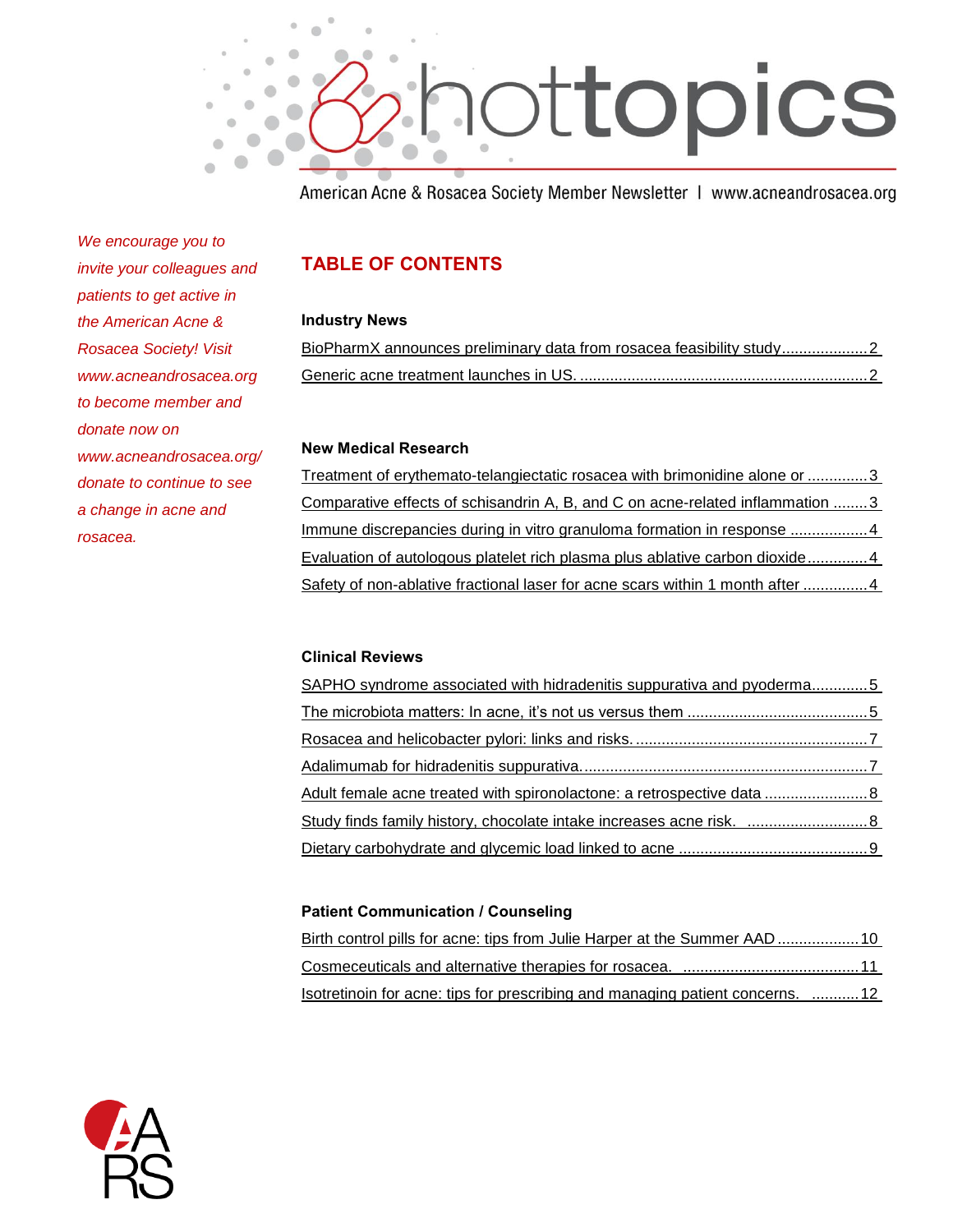### **Industry News**

<span id="page-2-0"></span>**BioPharmX Announces Preliminary Data from Rosacea Feasibility Study – Data Suggest Feasability of BPX-01 1% and 2% in patients with rosacea.** BioPharmX. Sep 12, 2017. [http://biopharmx.investorroom.com/2017-09-](http://biopharmx.investorroom.com/2017-09-12-BioPharmX-Announces-Preliminary-Data-from-Rosacea-Feasibility-Study) [12-BioPharmX-Announces-Preliminary-Data-from-Rosacea-Feasibility-Study](http://biopharmx.investorroom.com/2017-09-12-BioPharmX-Announces-Preliminary-Data-from-Rosacea-Feasibility-Study)

BioPharmX Corporation (NYSE MKT: BPMX), a specialty pharmaceutical company focusing on dermatology, is announcing preliminary data from a feasibility study of BPX-01 to assess the safety and efficacy of topical minocycline gel at both the 1% and 2% doses for the treatment of rosacea. The preliminary data from the ongoing study suggest good tolerability and promising efficacy of BPX-01 in this indication and highlight the value of BioPharmX's dermatology delivery system. This ongoing 12-week, open-label feasibility study to assess the safety and efficacy of BPX-01 topical minocycline gel in rosacea patients enrolled 20 subjects with moderate-to-severe papulopustular rosacea, who applied BPX-01 once daily. Safety was assessed by reviewing treatment emergent adverse events, shifts from baseline in hematology and chemistry laboratory tests as well as cutaneous tolerance scores as assessed both by study subjects and investigators. The preliminary data show that BPX-01 was well tolerated in all subjects treated to date. No adverse events were determined to be treatment related and there were no clinically significant shifts from baseline in hematology and chemistry laboratory tests. The primary efficacy endpoint from this study is change in Investigator's Global Assessment (IGA) of rosacea at 12 weeks. The secondary efficacy endpoint is change in facial lesion count from baseline at 12 weeks. The preliminary data obtained to date suggest a positive effect on rosacea lesions. Of the 15 subjects that have completed 12 weeks of treatment in the study, 100% have IGA scores of clear (0) or almost clear (1), compared to their baseline scores of moderate (3) or severe (4). Investigators also observed a 93% reduction in total inflammatory lesions from baseline to week 12 in the same subjects who have completed the 12-week study. "BPX-01 has been well tolerated by the study subjects," said Dr. Neal Bhatia, a board-certified dermatologist at Therapeutics Clinical Research who is the study's principal investigator. "We are pleased with the initial data on efficacy. We look forward to the final results of the study and determining next steps." Company executives said they expect to pursue additional research to evaluate the efficacy of BPX-01 in rosacea. "These preliminary results are encouraging and give us guidance as we evaluate our clinical development plan for rosacea. They also reinforce the potential value of our unique drug delivery platform across various dermatology indications," said Anja Krammer, president of BioPharmX. "Additionally, we are excited by the prospect that it may offer rosacea patients a long-overdue therapeutic innovation.

### [Download Reference Document](http://files.constantcontact.com/c2fa20d1101/cf6992db-564d-4043-bfae-f4dbfe5ddb1d.pdf?ver=1505765628000)

<span id="page-2-1"></span>**Generic Acne Treatment Launches in US**. Julie Gould. The Dermatologist, July 28, 2017 [http://www.the](http://www.the-dermatologist.com/content/generic-acne-treatment-launches-us)[dermatologist.com/content/generic-acne-treatment-launches-us](http://www.the-dermatologist.com/content/generic-acne-treatment-launches-us)

The generic acne treatment adapalene and benzoyl peroxide (Epiduo) gel, 0.1%/2.5%, has launched in the United States, according to drug maker Teva Pharmaceutical Industries Ltd. Teva is the first company that filed a generic application for the branded treatment. Created with a combination of adapalene, a retinoid, and benzoyl peroxide, adapalene and benzoyl peroxide gel 0.1%/2.5%, is currently indicated for the topical treatment of acne vulgaris in patients 9 years of age and older. Currently, Teva markets approximately 600 generic medicines, and has more than 100 pending first-to-files in the US. It is estimated that 1 in 6 generic prescriptions dispensed in the US is filled with a Teva-branded product.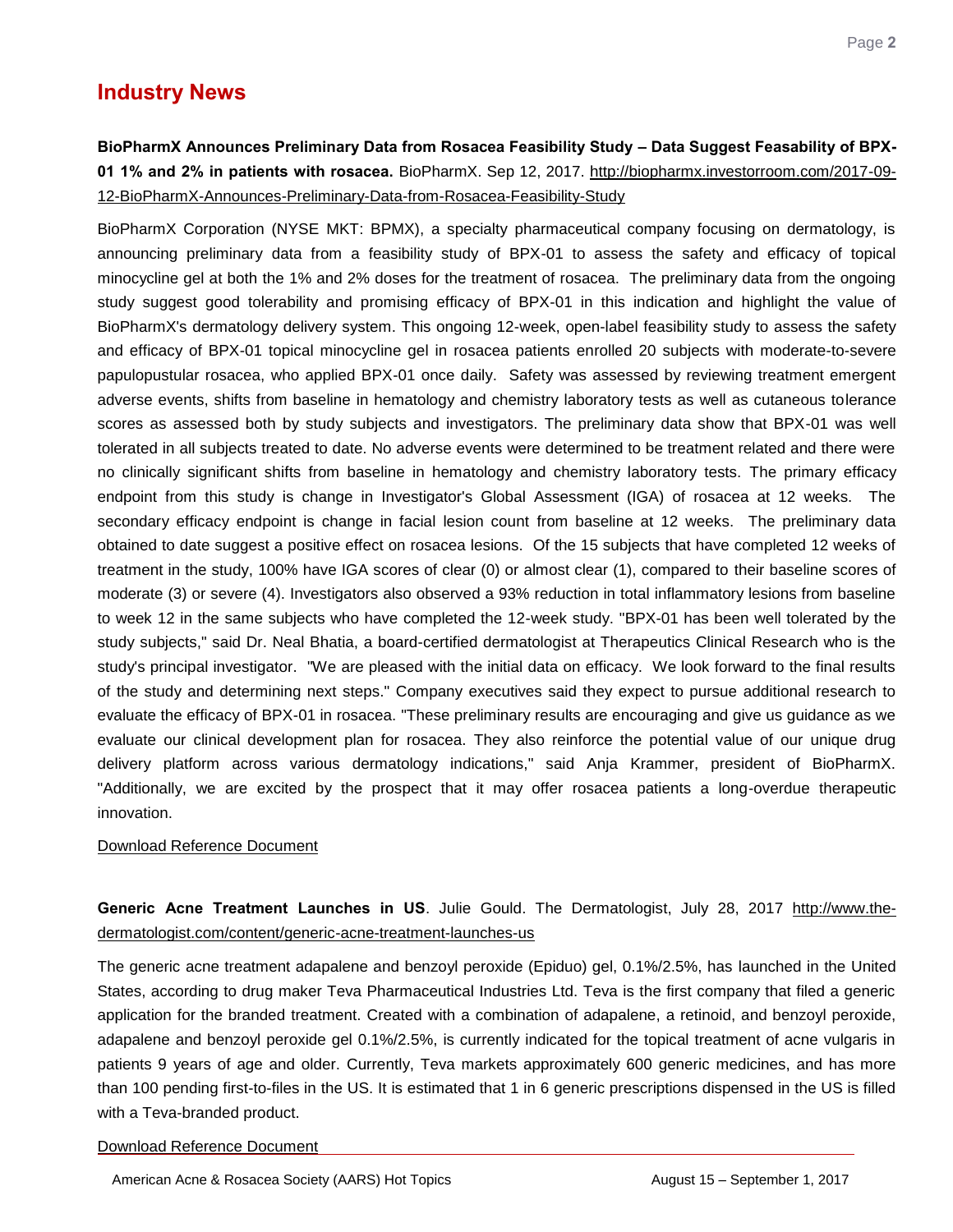### **New Medical Research**

<span id="page-3-0"></span>**Treatment of erythemato-telangiectatic rosacea with brimonidine alone or combined with vascular laser based on preliminary instrumental evaluation of the vascular component.** Micali G, Dall'Oglio F, Verzì AE, Luppino I, Bhatt K, Lacarrubba F. Lasers Med Sci. 2017 Sep 9. doi: 10.1007/s10103-017-2318-3. [Epub ahead of print]<https://www.ncbi.nlm.nih.gov/pubmed/28889348>

The purpose of this study is to evaluate the outcome of a series of patients with erythematotelangiectatic rosacea (ETR) affected by persistent erythema and varying degree of telangiectasias being treated with brimonidine alone or combined with a vascular laser based on the type of vascular components preliminarily evaluated by clinical and instrumental observation. Ten patients affected by ETR were enrolled in a pilot, open study. Instrumental evaluation included erythema-directed digital photography by VISIA-CR™ system and X10 dermoscopy. Those patients showing marked background erythema and minimal telangiectasias (group A) were treated with a single application of brimonidine 0.33% gel, while patients showing both marked background erythema and marked telangiectasias (group B) were treated with a session of Nd:YAG laser and reevaluated 1 month later after a single application of brimonidine. An Investigator Global Assessment (IGA) of treatment outcome was performed at the end of treatment in both groups. In group A, 6 h after brimonidine application, a marked reduction of the background erythema was observed in all patients, and IGA was rated as excellent. In group B, 6 h following the application of brimonidine, a marked reduction of the background erythema was observed in all cases, while telangiectasias remained unchanged. A further treatment with brimonidine 1 month after the Nd:YAG laser session determined complete clearing of facial erythema, and IGA was rated as excellent. In conclusion, a preliminary evaluation of the vascular component by erythema-directed digital photography and dermoscopy in ETR may be helpful to select the most appropriate therapeutic strategy.

<span id="page-3-1"></span>**Comparative Effects of Schisandrin A, B, and C on Acne-Related Inflammation.** Guo M, An F, Wei X, Hong M, Lu Y. Inflammation. 2017 Sep 5. doi: 0.1007/s10753-017-0656-8. [Epub ahead of print] <https://www.ncbi.nlm.nih.gov/pubmed/28875271>

Inflammatory responses induced by Propionibacterium acnes are a major etiological factor in the pathogenesis of acne vulgaris. Schisandrin A, schisandrin B, and schisandrin C are the representative lignans of Schisandra chinensis (Turcz.) Baill. extract. Although anti-inflammatory effects of the lignans have been shown, their effects on acne-related inflammation caused by P. acnes have not been investigated and compared. We pretreated THP-1 human monocytic cells with 5, 10, and 20 μM schisandrin A, B, and C, and stimulated the cells with P. acnes. Schisandrin B and C inhibited the release of inflammatory cytokines at a concentration of 5 μM, while schisandrin A required a concentration of 10 μM to exert the effects. All of the schisandrins decreased the levels of toll-like receptor 2, and schisandrin B and C reduced the intracellular mRNA expression of the receptor gene. We also studied the influence of schisandrins on the MAPK signaling pathway. Schisandrin A suppressed the P. acnesinduced activation of JNK, while exerting only a weak effect on ERK and p38. Schisandrin B exerted a strong effect on p38, a lesser effect on ERK, and almost no effect on JNK. Schisandrin C inhibited the phosphorylation of all three proteins, especially ERK. Furthermore, the three lignans also prevented the nuclear translocation of NF-κB. These results contribute to our understanding of the mechanisms underlying the effects of the three lignans on P. acnes-induced inflammation and suggest that schisandrins might be developed as pharmacological agents for acne therapy.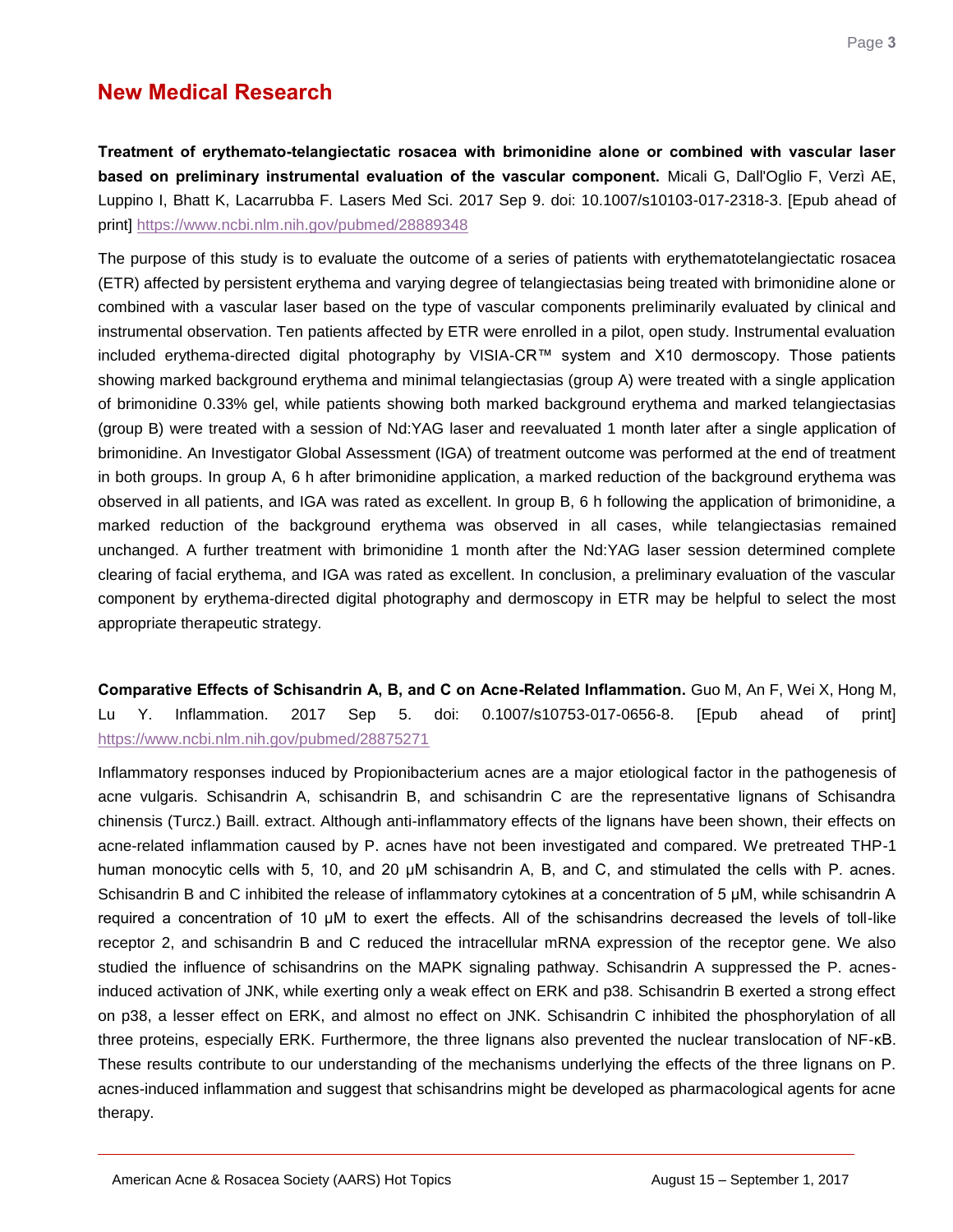<span id="page-4-0"></span>**Immune discrepancies during in vitro granuloma formation in response to Cutibacterium (formerly Propionibacterium) acnes infection.** Aubin GG, Ada Da Silva G, Eishi Y, Jacqueline C, Altare F, Corvec S, Asehnoune K. Anaerobe. 2017 Aug 30;48:172-176. doi: 10.1016/j.anaerobe.2017.08.014. [Epub ahead of print] <https://www.ncbi.nlm.nih.gov/pubmed/28859990>

Cutibacterium (formerly Propionibacterium) acnes is involved in chronic/low-grade pathologies such as sarcoidosis or prosthetic joint infection (PJI). In these diseases, granulomatous structures are frequently observed. In this study, we induced a physiological granulomatous reaction in response to different well-characterized clinical C. acnes isolates in order to investigate the cellular process during granuloma formation. Three C. acnes isolates selected according to their origin (PJI, sarcoidosis and acne) were typed by MLST. All C. acnes isolates generated granulomatous structures in our experimental conditions. The bacterial burden was better controlled by granulomas induced by the sarcoidosis C. acnes isolate. The PJI C. acnes isolate, belonging to CC36, promoted the recruitment of CD8+ lymphocytes inside the granuloma. In contrast, the acne and sarcoidosis C. acnes isolates, belonging to phylotypes IA1/CC18 and IA2/CC28, respectively, generated a higher number of granulomas and promoted the recruitment of CD4+ lymphocytes inside the granuloma. Our results provide new evidence supporting the role of C. acnes in the development of sarcoidosis and new explanations concerning the mechanisms underlying PJI due to C. acnes.

<span id="page-4-1"></span>**Evaluation of autologous platelet rich plasma plus ablative carbon dioxide fractional laser in the treatment of acne scars.** Abdel Aal AM1, Ibrahim IM, Sami NA, Abdel Kareem IM. J Cosmet Laser Ther. 2017 Aug 30. doi: 10.1080/14764172.2017.1368667. [Epub ahead of print]<https://www.ncbi.nlm.nih.gov/pubmed/28853968>

INTRODUCTION: Acne scar is a common distressing complication of acne vulgaris. CO2 laser resurfacing proved effective for treatment of such problem but the associated complications may limit its use. Platelet rich plasma (PRP) may increase the chance of favorable outcome. AIM OF THE WORK: To evaluate the synergistic effects of autologous PRP with fractional CO2 laser resurfacing in treatment of acne scars among Egyptian patients. PATIENTS AND METHOD: This study included 30 patients suffering from post-acne scars. CO2 laser treatment was applied to both sides of the face followed by PRP injection for the right side. Evaluation was carried out through operating physicians, two blinded physicians as well as patient`s satisfaction. RESULT: The right side of the face (PRP treated side) achieved excellent improvement in 13.3% of patients while there was no excellent improvement on the left side. CONCLUSION: combination of fractional CO2 laser resurfacing and intradermal PRP was superior to CO2 laser alone for acne scar treatment.

<span id="page-4-2"></span>**Safety of non-ablative fractional laser for acne scars within 1 month after treatment with oral isotretinoin: A randomized split-face controlled trial.** Saluja SS, Walker ML, Summers EM, Tristani-Firouzi P, Smart DR. Lasers Surg Med. 2017 Aug 29. doi: 10.1002/lsm.22711. [Epub ahead of print] <https://www.ncbi.nlm.nih.gov/pubmed/28853175>

BACKGROUND AND OBJECTIVE: Based on reports of poor wound healing and scarring, it is currently recommended that patients wait 6 months after completion of oral isotretinoin therapy before the safe initiation of laser treatment. Our aim was to evaluate the safety of non-ablative fractional laser (NAFL) treatment for acne scars within 1 month after isotretinoin therapy. STUDY DESIGN/METHODS: This was a randomized split-face controlled trial involving 10 patients with acne scars who had completed isotretinoin treatment. All patients received three treatments each spaced 4 weeks apart with an erbium-doped 1550 nm NAFL on one side of the face within 1 month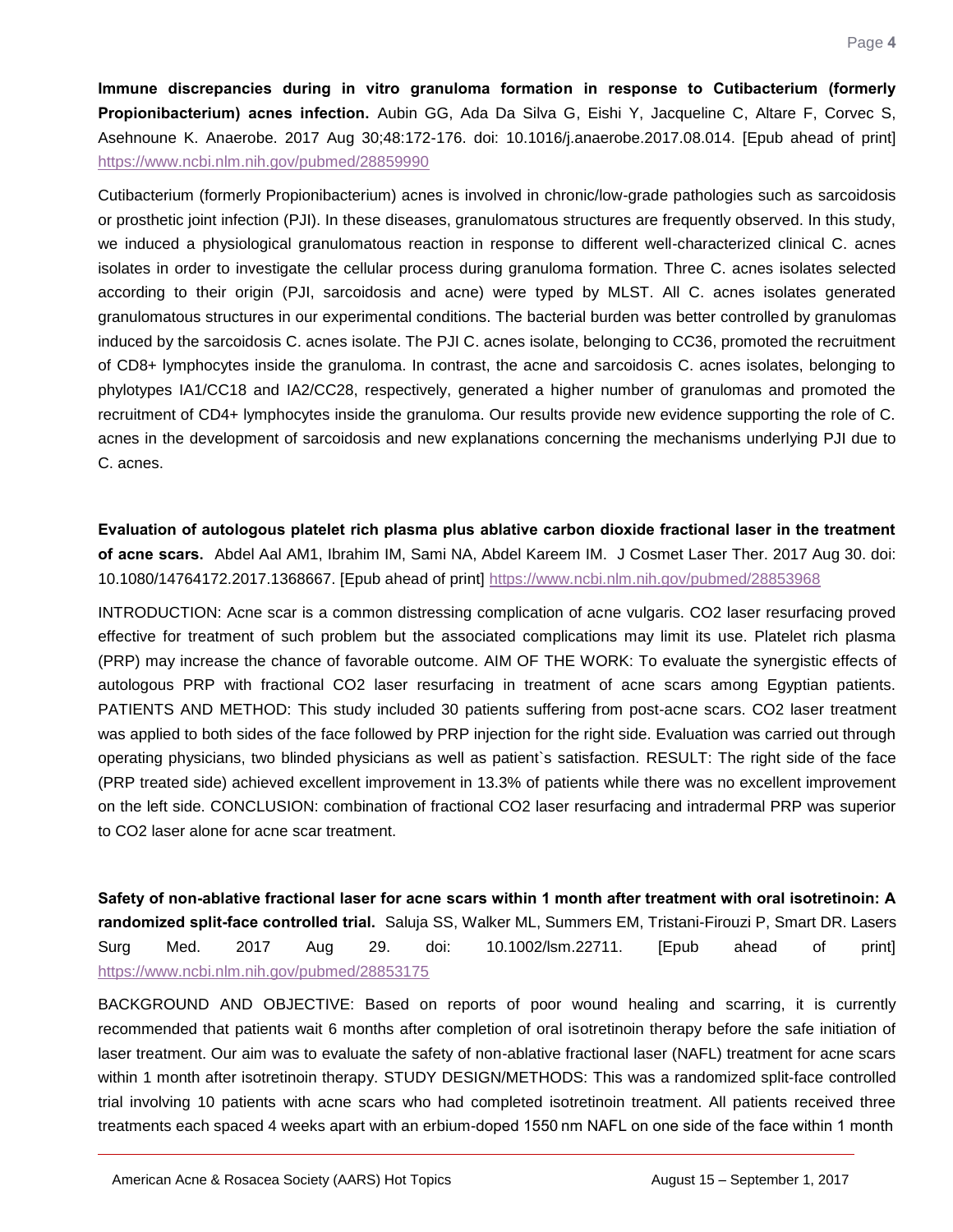after isotretinoin therapy. The untreated side acted as a control. Wound healing and adverse effects as well as acnescar improvement were evaluated by two blinded dermatologists. RESULTS: All patients demonstrated normal wound healing post NAFL treatments, and neither hypertrophic scars nor keloids were observed. Acne scar improvement was satisfactory. CONCLUSION: NAFL treatment for acne scarring appears to be well tolerated within 1 month of completing isotretinoin treatment. Dermatologists should reevaluate the current recommendation to wait 6 months after isotretinoin treatment for acne scar revision with lasers. Other larger studies are necessary to further challenge this dogma.

### **Clinical Reviews**

<span id="page-5-0"></span>**SAPHO syndrome associated with hidradenitis suppurativa and pyoderma gangrenosum successfully treated with adalimumab and methotrexate: a case report and review of the literature.** Vekic DA, Woods J, Lin P, Cains GD. Int J Dermatol. 2017 Sep 7. doi: 10.1111/ijd.13740. [Epub ahead of print] <https://www.ncbi.nlm.nih.gov/pubmed/28884797>

SAPHO (synovitis, acne, pustulosis, hyperostosis, and osteitis) syndrome is a rare inflammatory condition describing the combination of skin, bone, and joint manifestations that has a heterogeneous presentation. We report a case of severe SAPHO syndrome in association with hidradenitis suppurativa and pyoderma gangrenosum in a 27-year-old male. The patient had an initial migratory arthritis affecting the knees, ankles, metacarpophalangeal joints, proximal interphalangeal joints, wrists, shoulder, and lower back, which progressed to a persistent arthritis and swelling at the sternum, shoulders, wrists, hands, feet, and lower back. Radiographic changes were consistent with the diagnosis of SAPHO syndrome. Serum proinflammatory cytokine levels were significantly elevated and improved substantially after 3 months of therapy. Rationale for therapy in this patient was the observation that tumor necrosis alpha antagonists have been successfully used in SAPHO syndrome, and since arthropathy was so prominent in our patient, we elected to use adalimumab combined with methotrexate.

**The microbiota matters: In acne, it's not us versus them.** By: Kari Oakes. Dermatology News. August 23, 2017

[http://www.mdedge.com/edermatologynews/article/145195/acne/microbiota-matters-acne-its-not-us-versus](http://www.mdedge.com/edermatologynews/article/145195/acne/microbiota-matters-acne-its-not-us-versus-them?channel=171&utm_source=News_DERM_acne_082517_F&utm_medium=email&utm_content=The%20microbiota%20matters:%20In%20acne,%20it%27s%20not%20us%20versus%20them)[them?channel=171&utm\\_source=News\\_DERM\\_acne\\_082517\\_F&utm\\_medium=email&utm\\_content=The%20micro](http://www.mdedge.com/edermatologynews/article/145195/acne/microbiota-matters-acne-its-not-us-versus-them?channel=171&utm_source=News_DERM_acne_082517_F&utm_medium=email&utm_content=The%20microbiota%20matters:%20In%20acne,%20it%27s%20not%20us%20versus%20them) [biota%20matters:%20In%20acne,%20it%27s%20not%20us%20versus%20them](http://www.mdedge.com/edermatologynews/article/145195/acne/microbiota-matters-acne-its-not-us-versus-them?channel=171&utm_source=News_DERM_acne_082517_F&utm_medium=email&utm_content=The%20microbiota%20matters:%20In%20acne,%20it%27s%20not%20us%20versus%20them)

EXPERT ANALYSIS FROM THE 2017 AAD SUMMER MEETING. Just as an imbalance in the intestinal microbiota can disrupt gut function, dysbiosis of the facial skin can allow acne-causing bacteria to flourish. In acne, said Adam Friedman, MD, "we've always been talking about bacteria," but now the thinking has shifted from just controlling Propionibacterium acnes to a subtler understanding of what's happening on the skin of individuals with acne. Individuals may have their own unique skin microbiota – the community of organisms resident on the skin – but dysbiosis characterized by a lack of diversity is increasingly understood as a common theme in many skin disorders, and acne is no exception. As in many other areas of medicine, dermatology's understanding has been informed by genetic work that moves beyond the human genome. "Using newer technology, we were able to identify that our genome really was overshadowed by the microbial genome that makes up the populations in our skin, in our gut, and what have you," said Dr. Friedman, speaking at the summer meeting of the American Academy of Dermatology. There are more than 500 bacterial species that live on healthy skin, and together, these bacteria express more than 2 million genes. There are about 20,000 human genes. "We are actually more bacteria than we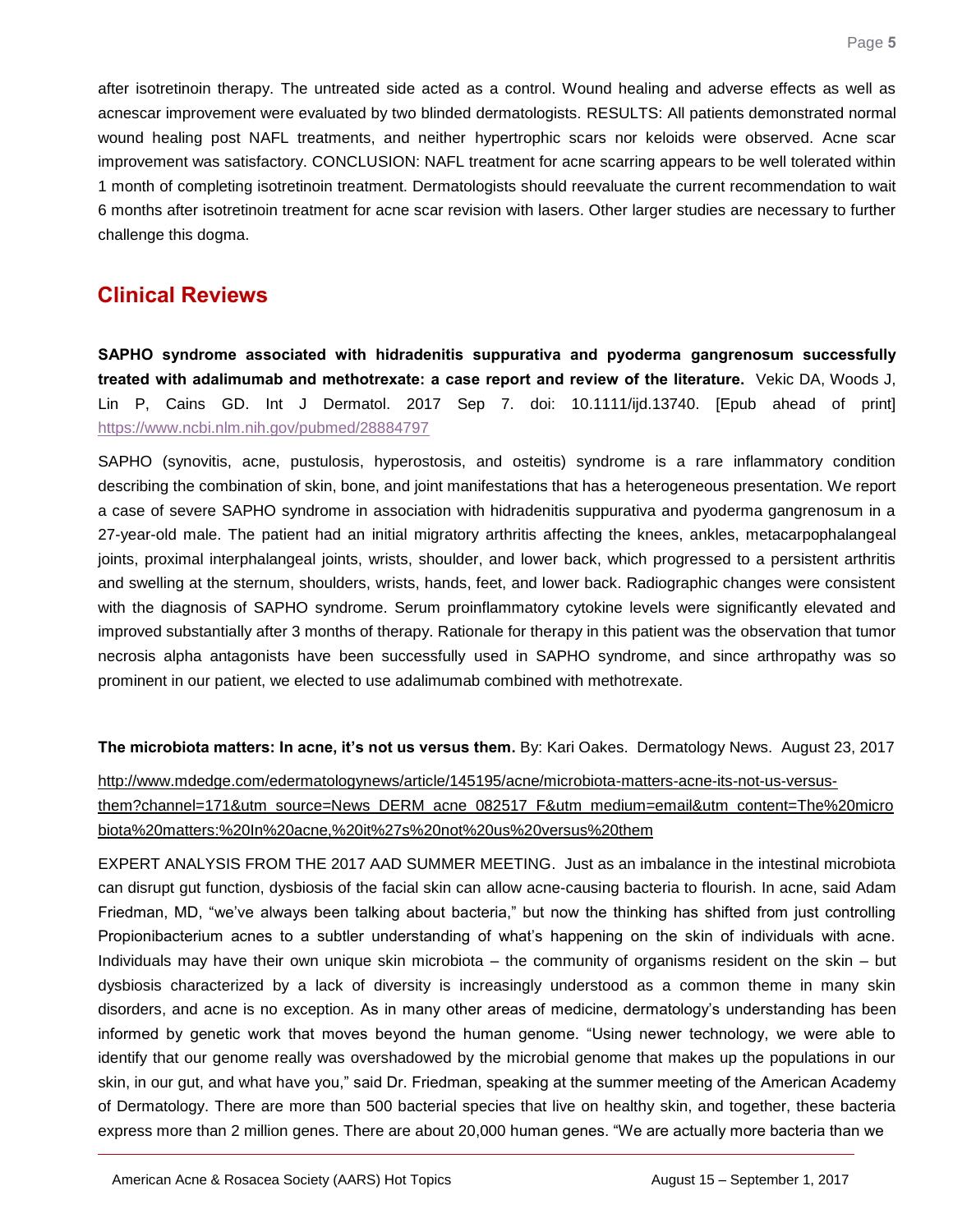are human. So the question is – is it us versus them? Bad guy versus good guy? No. The answer is that together, we make a superorganism. We work together. There is symbiosis and harmony between these countless organisms and ourselves," he said. The human body is like a planet to the bacteria that live on the human skin, and like a planet, the skin provides multiple "climates" for many bacterial ecosystems, said Dr. Friedman, director of translational research and dermatology residency program director, at George Washington University, Washington, DC. Some areas are dry, some are moist; some are more oily, and some areas of the skin produce little sebum; while some are mostly dark and some are more likely to be exposed to light. Considering skin from this perspective, it makes sense that bacterial microbiota for these disparate areas varies widely, with a different mix of bacteria found in the groin than on the forearm, he noted. Further, "each individual has his or her own microbiota fingerprint," said Dr. Friedman, citing a 2012 study showing that in four healthy volunteers, the microbiota from swabs at four sites (antecubital fossa, back, nare, and plantar heel) varied widely both in diversity and composition (Genome Res. 2012 May;22[5]:850-9). Multiple factors can contribute to this variability, which can include endogenous factors, such as host genotype, sex, age, immune system, and pathobiology. Exogenous factors, such as climate, geographic location, and occupational exposures, also play a part. Increasingly, said Dr. Friedman, lack of bacterial diversity in skin microbiota is recognized as an important factor in many disease states, including atopic dermatitis and psoriasis. And bacterial diversity has recently been shown to be reduced on the facial skin of patients with acne, even on areas of clear skin. When acne treatments work, a healthy facial microbiota is restored. And perhaps counterintuitively, patients with acne who receive isotretinoin and antibiotics have much greater diversity in the microbiota of their facial skin after treatment than before, according to a study recently published online (Exp Dermatol. 2017 Jun 21. doi: 10.1111/exd.13397). For now, this is still a chicken-and-egg situation, Dr. Friedman said. "Does the disease cause the lack of diversity, or does the lack of diversity cause the disease to develop? We don't know yet." (Nat Rev Microbiol. 2011 Apr;9[4]:244-53). However, it's logical to try to maintain a healthy skin barrier by avoiding abrasive products, minimizing use of antibiotics and steroids, and facilitating barrier repair with quality moisturizers. "If we're going to think about the surface of our skin as a barrier, we must consider the microbiota as part of that barrier." P. acnes "is a clear instigator in eliciting a host inflammatory response," through its recognition by toll-like receptors and the inflammasome to induce inflammation, Dr. Friedman said. However, it can also help prevent the colonization of opportunistic pathogens, including methicillin-resistant Staphylococcus aureus and Streptococcus pyogenes by helping maintain an acidic skin pH. "When and how does a commensal [organism] become a pathogen?" he asked. The fact that P. acnes is a commensal bacterium on healthy skin seems to muddy the picture, until one also recognizes that there are different strains of P. acnes. Only some of these phylotypes cause acne, with an exaggerated host inflammatory response being one possible causative factor, noted Dr. Friedman. A clue to how this occurs comes from a recent study that found that some types of P. acnes actually convert sebum to short-chain fatty acids that "interfere with how our bodies regulate toll-like receptors, uncoupling them and then laying them loose to create inflammation," said Dr. Friedman (Sci Immunol. 2016 Oct 28;1[4]. pii: eaah4609). When considering what to do with the available information, something for dermatologists to consider is the effect moisturizers have on the skin of patients with acne, Dr. Friedman said. A moisturizer contains water; it may also contain a carbon source in the form of a sugar like mannose, nitrogen in the form of amino acids, and some oligoelements such as calcium, magnesium, manganese, strontium, and selenium. All of these ingredients really serve as prebiotics for the skin microbiota, Dr. Friedman noted, adding that products that create a prebiotic environment where acnegenic P. acnes are suppressed and a healthy microbiota can flourish are being developed. "What does all this mean? We do not know yet," said Dr. Friedman. But, he added, "clearly, what we're using is having an effect, and we need to figure it out." Dr. Friedman reported financial relationships with several pharmaceutical and skin care companies. He serves on the editorial board of Dermatology News.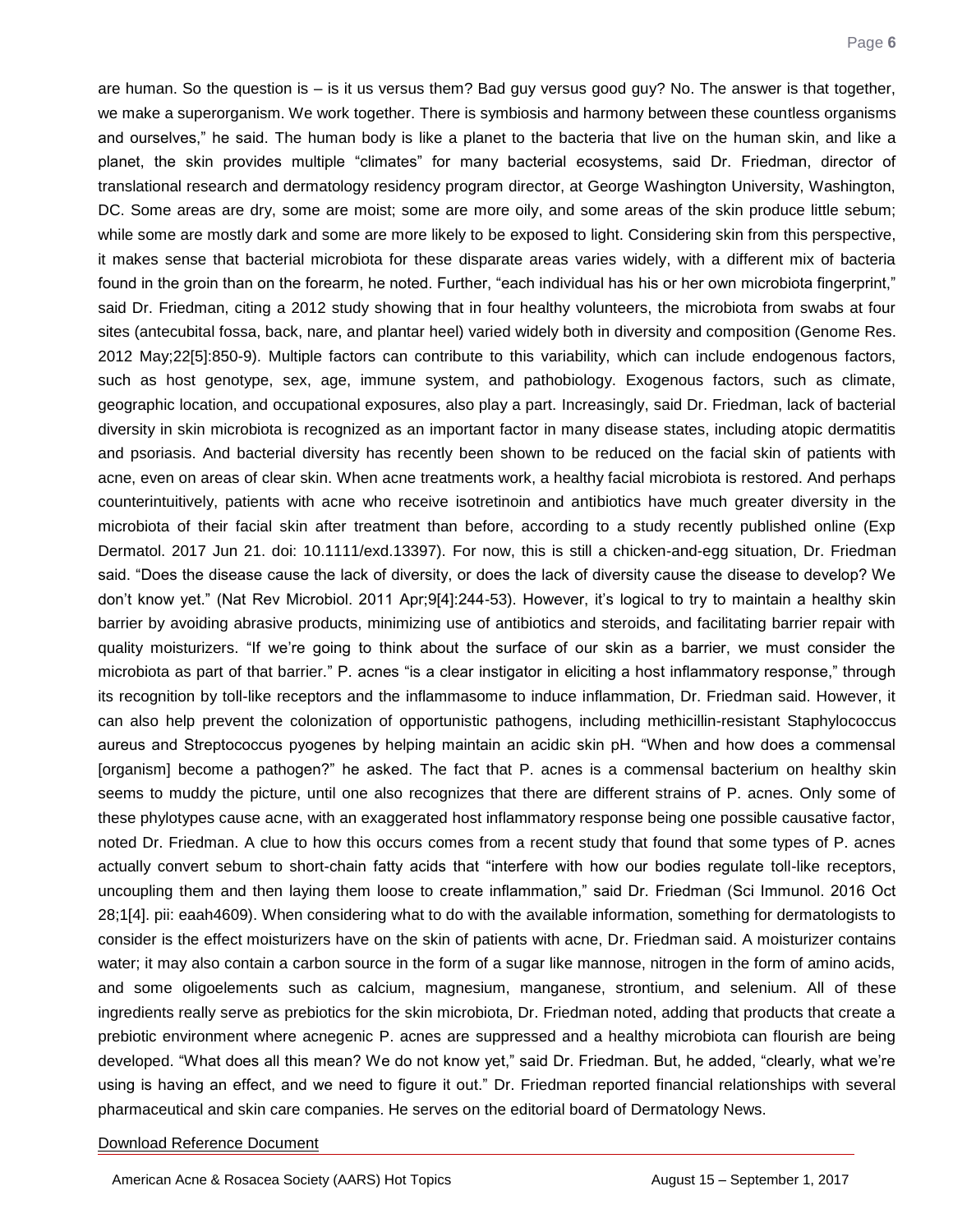<span id="page-7-0"></span>**Rosacea and Helicobacter pylori: links and risks.** Elizabeth Lazaridou, Chrysovalantis Korfitis, Christina Kemanetzi, Elena Sotiriou, Zoe Apalla, Efstratios Vakirlis, Christina Fotiadou, Aimilios Lallas, and Demetrios Ioannides. Clin Cosmet Investig Dermatol. 2017; 10: 305–310. Published online 2017 Aug 10. doi: 10.2147/CCID.S121117 PMCID: PMC5556181 <https://www.ncbi.nlm.nih.gov/pmc/articles/PMC5556181/>

Rosacea is a chronic skin disease characterized by facial erythema and telangiectasia. Despite the fact that many hypotheses have been proposed, its etiology remains unknown. In the present review, the possible link and clinical significance of Helicobacter pylori in the pathogenesis of rosacea are being sought. A PubMed and Google Scholar search was performed using the terms "rosacea", "H.pylori", "gastrointestinal disorders and H.pylori", "microorganisms and rosacea", "pathogenesis and treatment of rosacea", and "risk factors of rosacea", and selected publications were studied and referenced in text. Although a possible pathogenetic link between H. pylori and rosacea is advocated by many authors, evidence is still interpreted differently by others. We conclude that further studies are needed in order to fully elucidate the pathogenesis of rosacea.

#### [Download Reference Document](http://files.constantcontact.com/c2fa20d1101/6d95a5ed-f6eb-4e70-bf99-67ac64396224.pdf?ver=1505765633000)

<span id="page-7-1"></span>**Adalimumab for Hidradenitis Suppurativa.** Daniel J. No, BA Mina Amin, BS Jashin J. Wu, MD. Cutis. 2017 August;100(2):100. [http://www.mdedge.com/cutis/article/143780/rare-diseases/adalimumab-hidradenitis](http://www.mdedge.com/cutis/article/143780/rare-diseases/adalimumab-hidradenitis-suppurativa?utm_source=Clin_CUT_weekly_090117_F&utm_medium=email&utm_content=Athlete%27s%20foot%20products%20|%20Adalimumab%20for%20hidradenitis%20suppurativa)[suppurativa?utm\\_source=Clin\\_CUT\\_weekly\\_090117\\_F&utm\\_medium=email&utm\\_content=Athlete%27s%20foot%](http://www.mdedge.com/cutis/article/143780/rare-diseases/adalimumab-hidradenitis-suppurativa?utm_source=Clin_CUT_weekly_090117_F&utm_medium=email&utm_content=Athlete%27s%20foot%20products%20|%20Adalimumab%20for%20hidradenitis%20suppurativa) [20products%20|%20Adalimumab%20for%20hidradenitis%20suppurativa.](http://www.mdedge.com/cutis/article/143780/rare-diseases/adalimumab-hidradenitis-suppurativa?utm_source=Clin_CUT_weekly_090117_F&utm_medium=email&utm_content=Athlete%27s%20foot%20products%20|%20Adalimumab%20for%20hidradenitis%20suppurativa)

We applaud Kimball et al on their report that adalimumab demonstrated clinical improvement in patients with hidradenitis suppurativa (HS) versus placebo in 2 phase 3 trials. Hidradenitis suppurativa is a chronic relapsing condition with painful subcutaneous abscesses, malodorous drainage, sinus tract formation, and scarring that typically occurs in the axillae and anogenital region. It impairs the quality of life for these patients, as evidenced by higher Dermatology Life Quality Index scores compared to psoriasis, pimples, hand rash, atopic eczema, or control. The exact pathogenesis of HS is unknown but likely involves a complex interaction of genetic, hormonal, immunologic, and environmental factors. The levels of inflammatory cytokines are elevated in HS lesions, specifically IL-1β, tumor necrosis factor α, IL-10, and CXCL9, as well as monokines from IFN-γ, IL-11, and IL-17A. Additionally, the dermis of affected regions contains IL-12– and IL-23–containing macrophages along with IL-17– producing T cells. These findings reveal many potential therapeutic targets for the treatment of HS. PIONEER I and PIONEER II are similarly designed 36-week phase 3 trials of 633 patients with HS who were unresponsive to oral antibiotic treatment. By week 12, a significantly greater proportion of patients receiving adalimumab demonstrated clinical improvement (≥50% reduction in total abscess and nodule count) compared to placebo in both trials (PIONEER I: 41.8% vs 26.0%, P=.003; PIONEER II: 58.9% vs 27.6%, P<.001). Secondary end points (inflammatory-nodule count, pain score, and disease severity) were only achieved in PIONEER II. The difference in clinical improvement between the trials is likely due to higher baseline disease severity in the HS patients in PIONEER I versus PIONEER II. No new safety risks were reported and were in accordance with prior adalimumab trials for other diseases. Notably, 10 paradoxical psoriasis-like eruptions were reported. Adalimumab is the first and only US Food and Drug Administration–approved therapy for HS. Further understanding of the pathogenesis of HS may result in additional biologic treatments for HS. We encourage the manufacturers of other biologic therapies, such as infliximab, ustekinumab, anakinra, secukinumab, ixekizumab, and brodalumab, to consider conducting further clinical trials in HS to enhance the therapeutic options available for this debilitating disease.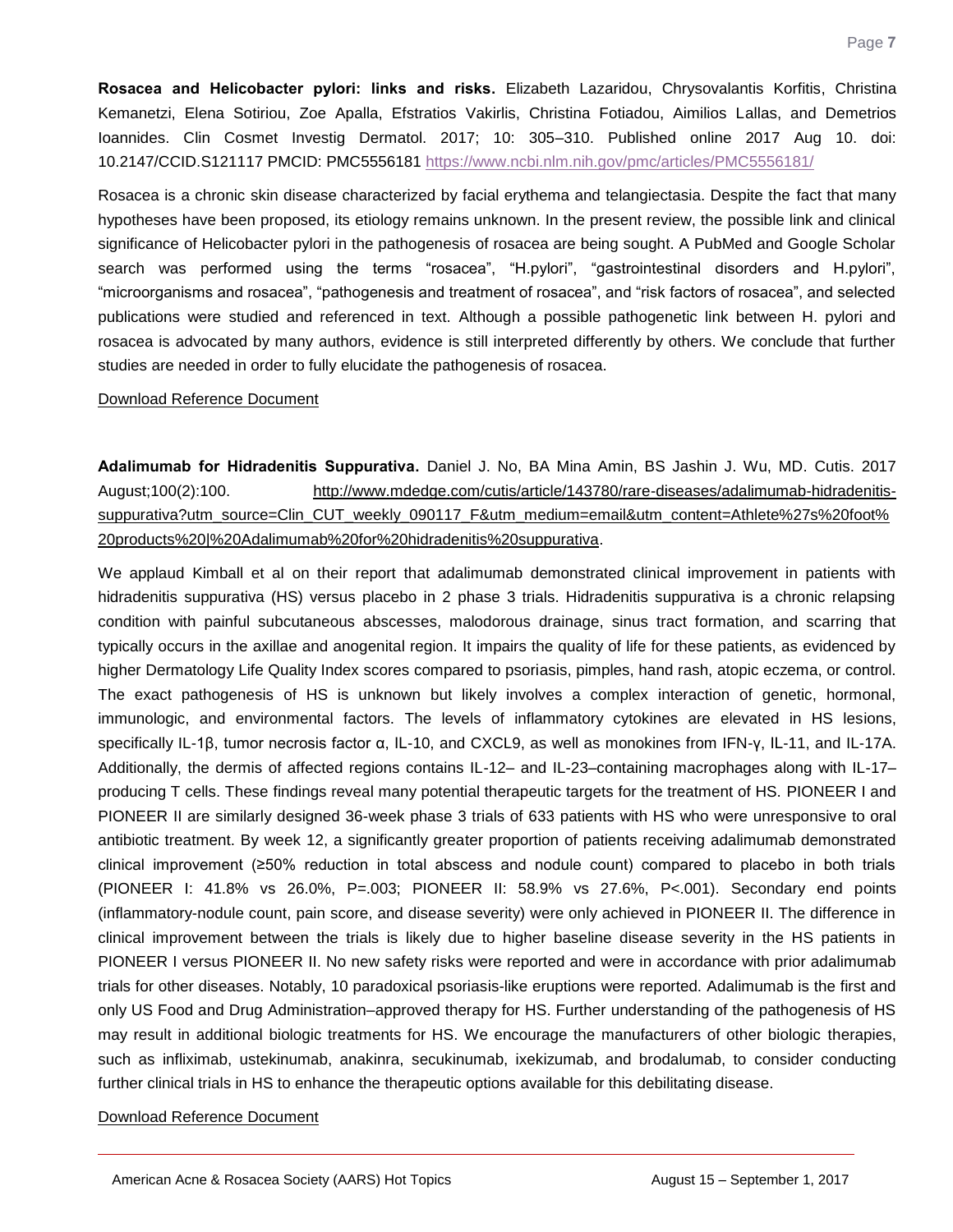<span id="page-8-0"></span>**Adult female acne treated with spironolactone: a retrospective data review of 70 cases.** Isvy-Joubert A, Nguyen JM, Gaultier A, Saint-Jean M, Le Moigne M, Boisrobert E, Khammari A, Dreno B. Eur J Dermatol. 2017 Aug 1;27(4):393-398. doi: 10.1684/ejd.2017.3062.<https://www.ncbi.nlm.nih.gov/pubmed/28862134>

The prevalence of acne in the adult population is increasing, particularly in women. Spironolactone regulates sebaceous gland activity by blocking androgen receptor. To evaluate retrospectively the efficacy of spironolactone in women with acne. Data from 70 women of at least 20 years, treated for their acne between 2010 and 2015 with low-dose spironolactone (≤150 mg/day), were analysed. Remission was defined by the number of retentional lesions inferior or equal to five and inflammatory lesions inferior or equal to two on the face. Variables influencing the response were studied using the Cox model. The mean age was 31.3 years; 39 (56%) women had prior courses of isotretinoin and 53 (76%) had an oral contraception prior to treatment. Remission data from a median treatment period of six months (95% CI: 4-9) were obtained from 47 (71%) women. Markers for a positive response to spironolactone were a high number of inflammatory lesions at inclusion (OR: 1.08; 95% CI: 1.03-1.13; p = 0.001) and relapse with previous isotretinoin (OR: 2.46; 95% CI: 1.09-5.54;  $p = 0.03$ ). The marker for a negative response was an association with oral contraceptives containing first or second-generation progestin (OR: 2.77; 95% CI: 1.35-5.71;  $p = 0.005$ ). This retrospective data analysis confirms that the use of low doses of spironolactone is a valuable alternative in women with acnein whom oral isotretinoin has failed. Moreover, the analysis shows that first and second-generation oral contraceptives decrease the efficacy of spironolactone, confirming the interest of using two third or fourth-generation oral contraceptives.

<span id="page-8-1"></span>**Study finds family history, chocolate intake increases acne risk.** Bianca Nogrady. Dermatology News. July 21, 2017. [http://www.mdedge.com/edermatologynews/article/143016/acne/study-finds-family-history-chocolate](http://www.mdedge.com/edermatologynews/article/143016/acne/study-finds-family-history-chocolate-intake-increases-acne-risk?channel=171&utm_source=News_DERM_acne_082517_F&utm_medium=email&utm_content=The%20microbiota%20matters:%20In%20acne,%20it%27s%20not%20us%20versus%20them)[intake-increases-acne-](http://www.mdedge.com/edermatologynews/article/143016/acne/study-finds-family-history-chocolate-intake-increases-acne-risk?channel=171&utm_source=News_DERM_acne_082517_F&utm_medium=email&utm_content=The%20microbiota%20matters:%20In%20acne,%20it%27s%20not%20us%20versus%20them)

[risk?channel=171&utm\\_source=News\\_DERM\\_acne\\_082517\\_F&utm\\_medium=email&utm\\_content=The%20microbi](http://www.mdedge.com/edermatologynews/article/143016/acne/study-finds-family-history-chocolate-intake-increases-acne-risk?channel=171&utm_source=News_DERM_acne_082517_F&utm_medium=email&utm_content=The%20microbiota%20matters:%20In%20acne,%20it%27s%20not%20us%20versus%20them) [ota%20matters:%20In%20acne,%20it%27s%20not%20us%20versus%20them](http://www.mdedge.com/edermatologynews/article/143016/acne/study-finds-family-history-chocolate-intake-increases-acne-risk?channel=171&utm_source=News_DERM_acne_082517_F&utm_medium=email&utm_content=The%20microbiota%20matters:%20In%20acne,%20it%27s%20not%20us%20versus%20them)

FROM THE JOURNAL OF THE EUROPEAN ACADEMY OF DERMATOLOGY AND VENEREOLOGY. Having two parents with a history of acne was associated with an eightfold higher risk of acne during adolescence and young adulthood, in a European study that surveyed people aged 15-24 years in seven European countries. Researchers conducted an online population-based survey of 10,521 individuals aged 15-24 years in Belgium, Czech and Slovak republics, France, Italy, Poland, and Spain, with questions about the presence or absence of acne, sociodemographic characteristics, and lifestyle factors (such as diet, tobacco, cannabis or alcohol use, and family history). The results were published online on July 14. The overall prevalence of self-reported acne was 57.8%, with the highest prevalence – 65.8% – found in the 15- to 17-years age group, and the lowest being 52.6% in the 21- to 24-years age group. Individuals who reported having one parent with a history of acne had a threefold greater incidence of acne compared to those without a history of paternal or maternal acne (P less than .0001 for both). Individuals whose parents both had acne had a nearly eightfold higher risk, which the authors noted was consistent with other studies showing a strong hereditary component of acne (J Eur Acad Dermatol Venereol. 2017 Jul 14. doi: 10.1111/jdv.14475). Chocolate consumption was associated with a nearly 30% higher probability of having acne, depending on the level of consumption. However, there were no significant effects seen with consumption of other foods such as dairy products, pasta, ice cream, and fruit juice. Smoking tobacco was associated with about a 30% lower incidence of acne. "Previous studies have demonstrated an association between high glycemic index foods and acne, although in our study, only chocolate, and not pasta or sweets, was independently associated in multivariate analysis," wrote Pierre Wolkenstein, MD, of the department of dermatology, Hôpital Henri Mondor, Créteil, France, and his coauthors. "The relationship between smoking and acne is not clear. Some observational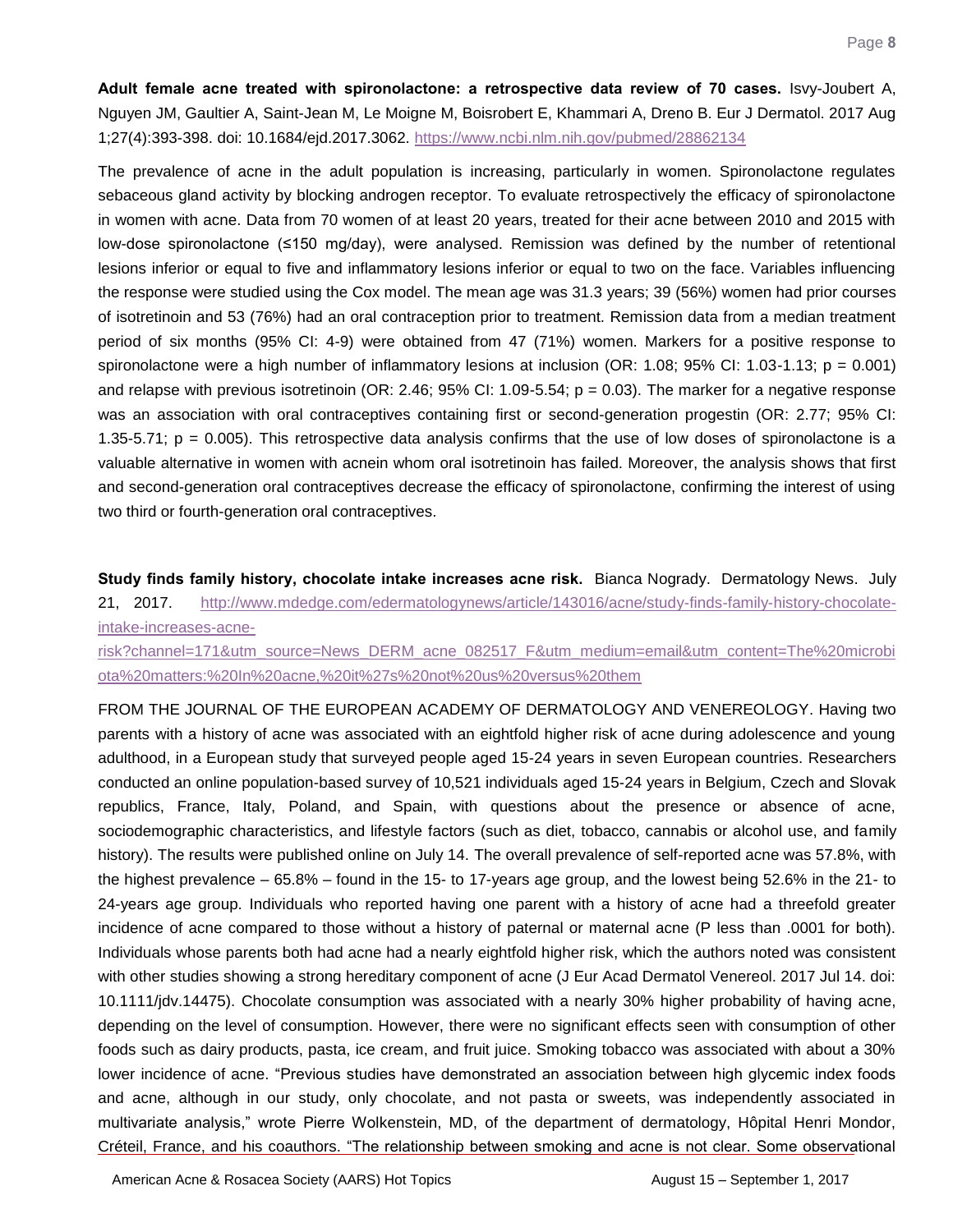studies have found that smoking increases the prevalence of acne, others have found a negative association, and some have found no relationship," they added. The study also showed significant variation in the incidence of acne across different countries. Using Spain, which had a median prevalence of acne, as a reference point, the researchers found that respondents in the Czech and Slovak republics had a 96% higher incidence of acne, while those in Poland had a 55% lower incidence. The authors cautioned that their results were based on self-report, rather than a physician diagnosis, but they noted that since acne is so common, false positive or false negative reports were unlikely. "An association between self-reported acne and chocolate consumption, and an apparent inverse relationship with smoking, need to be confirmed by additional studies," they noted. The survey was funded and supported by Pierre Fabre Dermatologie. Five authors declared fees as members of the European Severe Acne Board, supported by Pierre Fabre Dermatologie, and one author is an employee of the company.

#### [Download Reference Document](http://files.constantcontact.com/c2fa20d1101/b3389167-8e5f-4de9-a187-44a020474ae9.pdf?ver=1505765626000)

<span id="page-9-0"></span>**Dietary carbohydrate and glycemic load linked to acne.** Dan Watson. Dermatology News. June 22, 2017. [http://www.mdedge.com/edermatologynews/article/141036/acne/dietary-carbohydrate-and-glycemic-load-linked](http://www.mdedge.com/edermatologynews/article/141036/acne/dietary-carbohydrate-and-glycemic-load-linked-acne?channel=171&utm_source=News_DERM_acne_082517_F&utm_medium=email&utm_content=The%20microbiota%20matters:%20In%20acne,%20it%27s%20not%20us%20versus%20them)[acne?channel=171&utm\\_source=News\\_DERM\\_acne\\_082517\\_F&utm\\_medium=email&utm\\_content=The%20micro](http://www.mdedge.com/edermatologynews/article/141036/acne/dietary-carbohydrate-and-glycemic-load-linked-acne?channel=171&utm_source=News_DERM_acne_082517_F&utm_medium=email&utm_content=The%20microbiota%20matters:%20In%20acne,%20it%27s%20not%20us%20versus%20them) [biota%20matters:%20In%20acne,%20it%27s%20not%20us%20versus%20them](http://www.mdedge.com/edermatologynews/article/141036/acne/dietary-carbohydrate-and-glycemic-load-linked-acne?channel=171&utm_source=News_DERM_acne_082517_F&utm_medium=email&utm_content=The%20microbiota%20matters:%20In%20acne,%20it%27s%20not%20us%20versus%20them)

FROM THE JOURNAL OF THE ACADEMY OF NUTRITION AND DIETETICS. A cross-sectional study of 64 adults in New York City with and without moderate/severe acne found a significant association between dietary

carbohydrate consumption and acne, which the authors said merited further study. "Epidemiologic studies typically report a low incidence of acne in non-developed nations, suggesting that environmental factors, such as diet, can play a role in acne pathogenesis," wrote Jennifer Burris, PhD, of the department of nutrition and food studies, at Steinhardt School of Culture, Education, and Human Development, New York University, and her coauthors. The study participants either had no acne (32) or had moderate or severe acne (32); those with mild or shorter-term acne (less than 6 months) were excluded. They made a 5-day food record and took a questionnaire, and had blood drawn and anthropometric measurements taken during two visits. Moderate and severe acne was associated with significantly greater total carbohydrate consumption  $(P = .003)$ , available carbohydrate (total carbohydrate minus dietary fiber), percent energy from carbohydrate, and glycemic load (all Pless than .001), compared with those who did not have acne. The patients with moderate or severe acne also had greater insulin and insulin growth factor–1 concentrations, and lower sex hormone–binding globulin concentrations,  $(P = .002, .009,$  and  $.015,$  respectively); and greater insulin resistance ( $P = .001$ ), compared with those who did not have acne. "Although the results from our study cannot determine causation, these preliminary results suggest a relationship between dietary [glycemic load] and acne," Dr. Burris and her coauthors wrote. "In addition to replicating our findings, future research is necessary to elucidate the mechanisms linking diet and acne and to evaluate the effectiveness of [medical nutrition therapy] on biological factors associated with acne and conceivably acne-specific quality of life," they added (J Acad Nutr Diet. 2017 Jun 9. doi: 10.1016/j.jand.2017.03.024).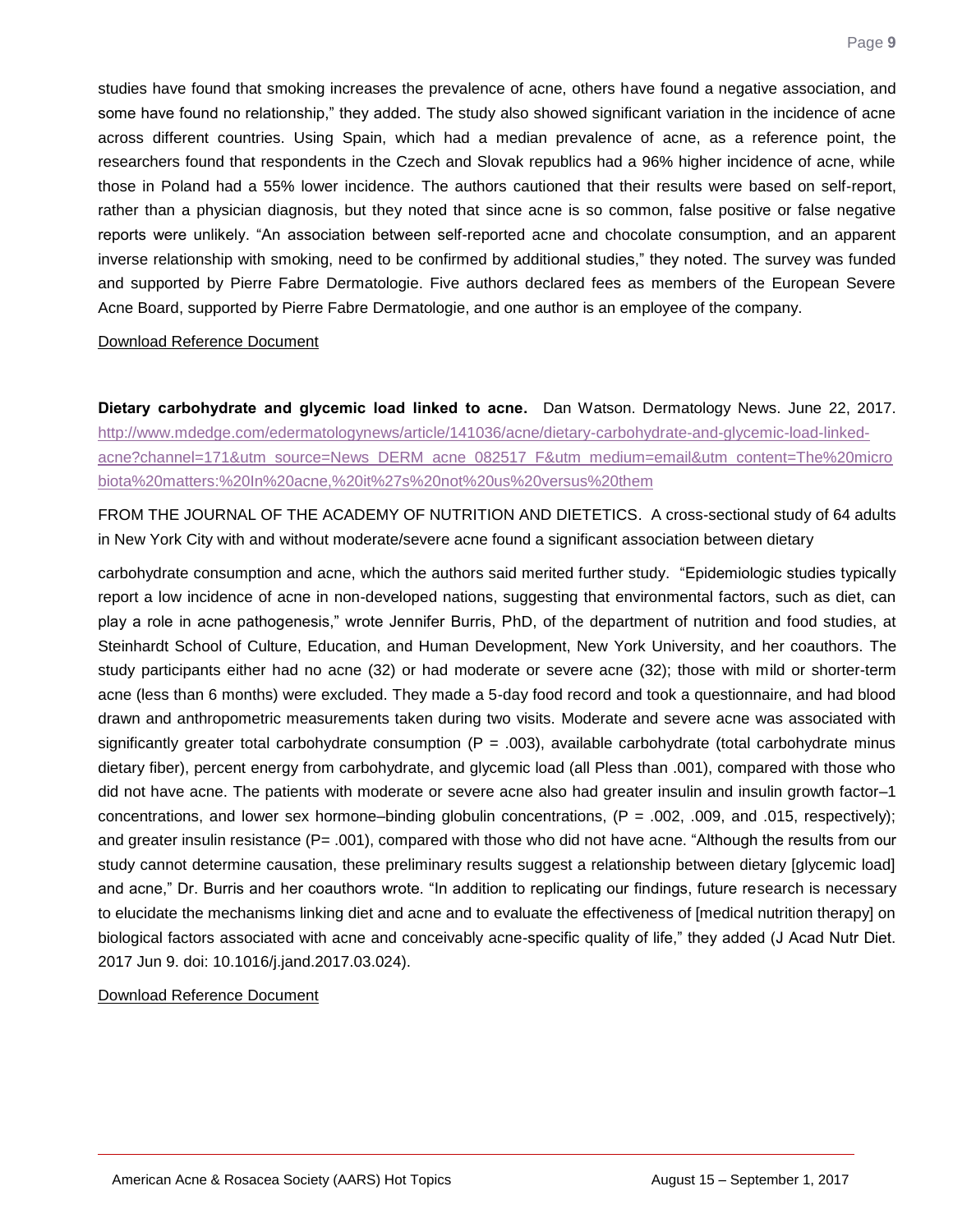### **Patient Counseling/Communication**

### <span id="page-10-0"></span>**Birth Control Pills for Acne: Tips From Julie Harper at the Summer AAD** Publish date: August 14, 2017 [http://www.mdedge.com/cutis/article/144550/acne/birth-control-pills-acne-tips-julie-harper-summer](http://www.mdedge.com/cutis/article/144550/acne/birth-control-pills-acne-tips-julie-harper-summer-aad?channel=171)[aad?channel=171](http://www.mdedge.com/cutis/article/144550/acne/birth-control-pills-acne-tips-julie-harper-summer-aad?channel=171)

Acne treatment options now extend beyond antibiotics, and hormonal therapy, particularly birth control pills (BCPs), may provide clearance of acne in women who may not respond to other therapies. "Challenge [yourselves] to learn how to safely use BCPs," said Dr. Julie Harper, Clinical Associate Professor of Dermatology at the University of Alabama in Birmingham, in the presentation, "Use of Hormonal Therapy for Acne," at the Summer Meeting of the American Academy of Dermatology. The use of BCPs for acne has a strength-of-recommendation grade of A (consistent, good-quality patient-oriented evidence). According to Dr. Harper, all combination BCPs should work for acne, except progestin-only BCPs, which will make acne worse. Currently, there are 4 BCPs approved by the US Food and Drug Administration for acne: norgestimate-ethinyl estradiol (Ortho Tri-Cyclen); norethindrone acetateethinyl estradiol (Estrostep Fe); drospirenone-ethinyl estradiol (Yaz); and drospirenone-ethinyl estradiollevomefolate calcium (Beyaz). Birth control pills are known to carry risks for venous thromboembolism (VTE), stroke, hypertension, and myocardial infarction; however, they are generally well tolerated in acne patients. "The risk of venous thromboembolism in women who take BCPs is doubled or tripled compared to women who do not take these pills. This sounds scary until you put it into context," said Dr. Harper. She explains the risks to patients using the following 3-6-9-12 model: A woman's baseline risk of having a VTE if she is not on a BCP is approximately 3 in 10,000 women in one year. When she takes a BCP, her risk doubles to 6 per 10,000 women in one year. If she takes a BCP that contains drospirenone, her risk is 9 per 10,000 women in one year. If she gets pregnant, her risk is 12 per 10,000 women in one year. Dermatologists may be apprehensive to prescribe BCPs, but Dr. Harper provided several important tips on managing patient expectations and monitoring patients.

Dr. Harper emphasized that BCPs should be used patiently for acne. "It frequently takes at least 3 cycles of BCPs to see a meaningful change in acne reduction," she advised. She recommended obtaining a thorough medical history and blood pressure measurement prior to prescribing BCPs. However, a Papanicolaou test and bimanual pelvic examination are no longer deemed mandatory prior to initiating a BCP, according to the World Health Organization and the American Congress of Obstetricians and Gynecologists. "While these exams may help to detect cervical cancer and other pelvic diseases, BCPs help to prevent unwanted pregnancies and the risks that accompany those pregnancies," said Dr. Harper. "Remember that BCPs reduce the risk of ovarian, uterine and colorectal cancer and also lessen ovarian cysts and pelvic inflammatory disease." Dermatologists also should inform patients that rifampin and griseofulvin, both anti-infectives, will interact with BCPs, lessening their effectiveness. A March 2017 study published in Cutis (2017;99:195-201) of US dermatologists' knowledge, comfort, and prescribing practices (N=116) revealed that most dermatologists (95.4%) believe BCPs effectively treat acne; however, only 54% reported prescribing them. The American Academy of Dermatology's guidelines of care for the management of acne vulgaris published in February 2016 (J Am Acad Dermatol. 2016;74:945-973) stated that "estrogen-containing combined oral contraceptives are effective and recommended in the treatment of inflammatory acne in females." Overall, Dr. Harper's take-home message was that dermatologists should not be afraid to prescribe BCPs, even in teenaged girls (following the onset of menarche). "Birth control pills can be used in younger patients but it is not my first line of treatment," said Dr. Harper. "It is recommended that BCPs not be prescribed for acne until 2 years after the young woman has achieved menarche. When considering whether or not to use a BCP in the early teenage years, keep in mind that these are not short-term treatments. If a BCP does help acne, it will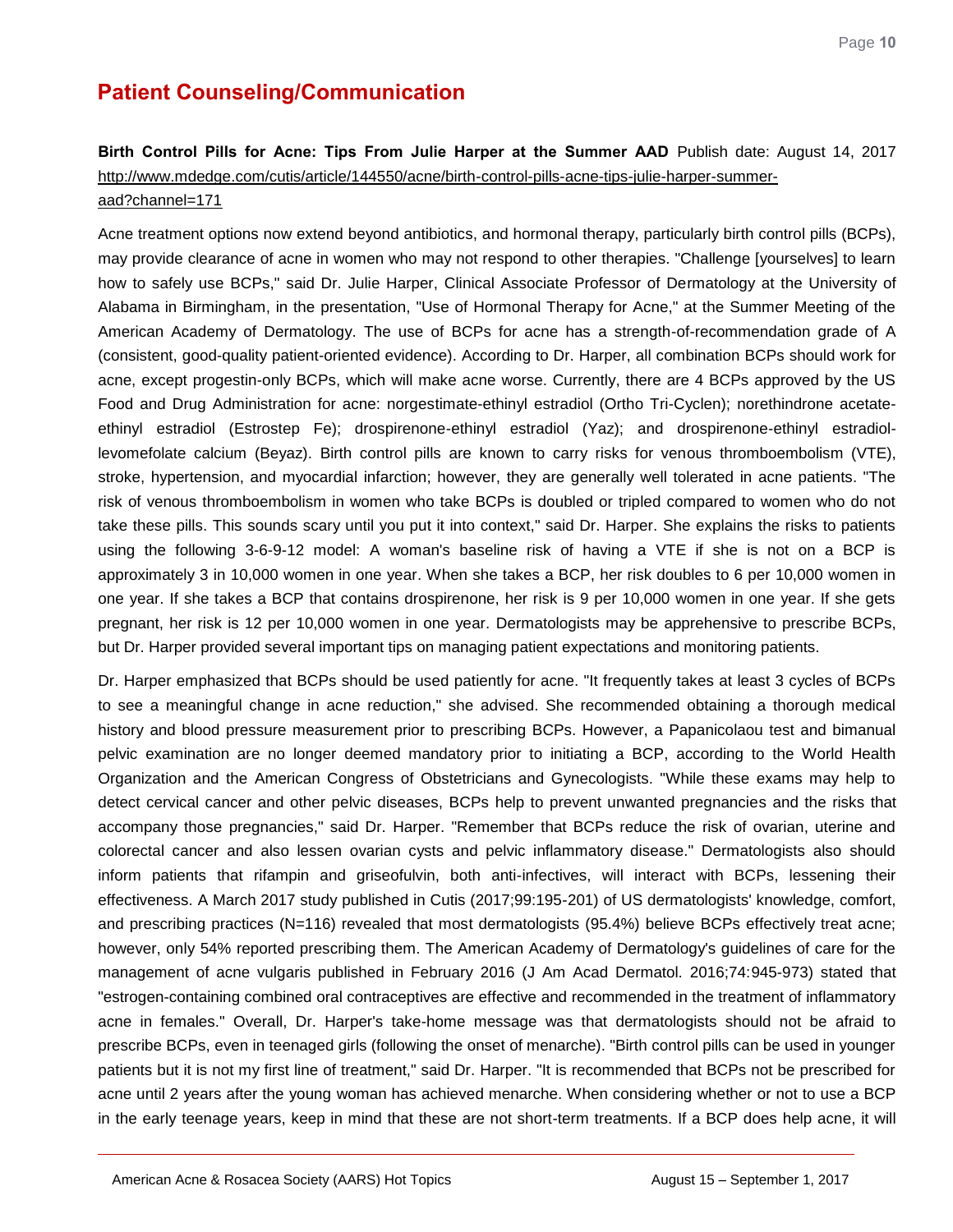likely need to be maintained for many years." When discussing this treatment in front of parents/guardians, consider referring to it as hormonal therapy and use the term birth control pills only initially.

[Download Reference Document](http://files.constantcontact.com/c2fa20d1101/a244d8c0-87ce-4c75-9521-d1a02b389ff7.pdf?ver=1505765630000)

<span id="page-11-0"></span>**Cosmeceuticals and Alternative Therapies for Rosacea.** Maritza I. Perez, MD. Cutis. 2017 July;100(1):36 [http://www.mdedge.com/cutis/article/141862/rosacea/cosmeceuticals-and-alternative-therapies-](http://www.mdedge.com/cutis/article/141862/rosacea/cosmeceuticals-and-alternative-therapies-rosacea?utm_source=Clin_CUT_eNL_090717_F&utm_medium=email&utm_content=Pearls:%20Cosmeceuticals%20for%20rosacea%20|%20Isotretinoin%20|%20Wound%20care)

[rosacea?utm\\_source=Clin\\_CUT\\_eNL\\_090717\\_F&utm\\_medium=email&utm\\_content=Pearls:%20Cosmeceuticals%](http://www.mdedge.com/cutis/article/141862/rosacea/cosmeceuticals-and-alternative-therapies-rosacea?utm_source=Clin_CUT_eNL_090717_F&utm_medium=email&utm_content=Pearls:%20Cosmeceuticals%20for%20rosacea%20|%20Isotretinoin%20|%20Wound%20care) [20for%20rosacea%20|%20Isotretinoin%20|%20Wound%20care.](http://www.mdedge.com/cutis/article/141862/rosacea/cosmeceuticals-and-alternative-therapies-rosacea?utm_source=Clin_CUT_eNL_090717_F&utm_medium=email&utm_content=Pearls:%20Cosmeceuticals%20for%20rosacea%20|%20Isotretinoin%20|%20Wound%20care)

Rosacea is a skin condition mediated by a proinflammatory predisposition on the skin. A cosmeceutical approach supports the stable microbiome of the skin to maintain the health of the skin barrier. Herein, a regimen including cleansers, barrier repair creams, supplements, and antioxidants is provided, as well as alternative therapies. What do your patients need to know? Vascular instability associated with rosacea is exacerbated by triggers such as sunlight, hot drinks, spicy foods, stress, and rapid changing weather, which make patients flush and blush, increase the appearance of telangiectasia, and disrupt the normal skin barrier. Because the patients feel on fire, an antiinflammatory approach is indicated. The regimen I recommend includes mild cleansers, barrier repair creams and supplements, antioxidants (topical and oral), and sun protection, all without parabens and harsh chemicals. I always recommend a product that I dispense at the office and another one of similar effectiveness that can be found overthe-counter. What are your go-to treatments? Cleansing is indispensable to maintain the normal flow in and out of the skin. I recommend mild cleansers without potentially sensitizing agents such as propylene glycol or parabens. It also should have calming agents (eg, fruit extracts) that remove the contaminants from the skin surface without stripping the important layers of lipids that constitute the barrier of the skin as well as ingredients (eg, prebiotics) that promote the healthy skin biome. Selenium in thermal spring water has free radical scavenging and antiinflammatory properties as well as protection against heavy metals. After cleansing, I recommend a product to repair, maintain, and improve the barrier of the skin. A healthy skin barrier has an equal ratio of cholesterol, ceramides, and free fatty acids, the building blocks of the skin. In a barrier repair cream I look for ingredients that stop and prevent damaging inflammation, improve the skin's natural ability to repair and heal (eg, niacinamide), and protect against environmental insults. It should contain petrolatum and/or dimethicone to form a protective barrier on the skin to seal in moisture. Oral niacinamide should be taken as a photoprotective agent. Oral supplementation (500 mg twice daily) is effective in reducing skin cancer. Because UV light is a trigger factor, oral photoprotection is recommended. Topical antioxidants also are important. Free radical formation has been documented even in photoprotected skin. These free radicals have been implicated in skin cancer development and metalloproteinase production and are triggers of rosacea. As a result, I advise my patients to apply topical encapsulated vitamin C every night. The encapsulated form prevents oxidation of the product before application. In addition, I recommend oral vitamin C (1 g daily) and vitamin E (400 U daily). For sun protection I recommend sunblocks with titanium dioxide and zinc oxide for total UVA and UVB protection. If the patient has a darker skin type, sun protection should contain iron oxide. Chemical agents can cause irritation, photocontact dermatitis, and exacerbation of rosacea symptoms. Daily application of sun protection with reapplication every 2 hours is reinforced. What holistic therapies do you recommend? Stress reduction activities, including yoga, relaxation, massages, and meditation, can help. Oral consumption of trigger factors is discouraged. Antioxidant green tea is recommended instead of caffeinated beverages.